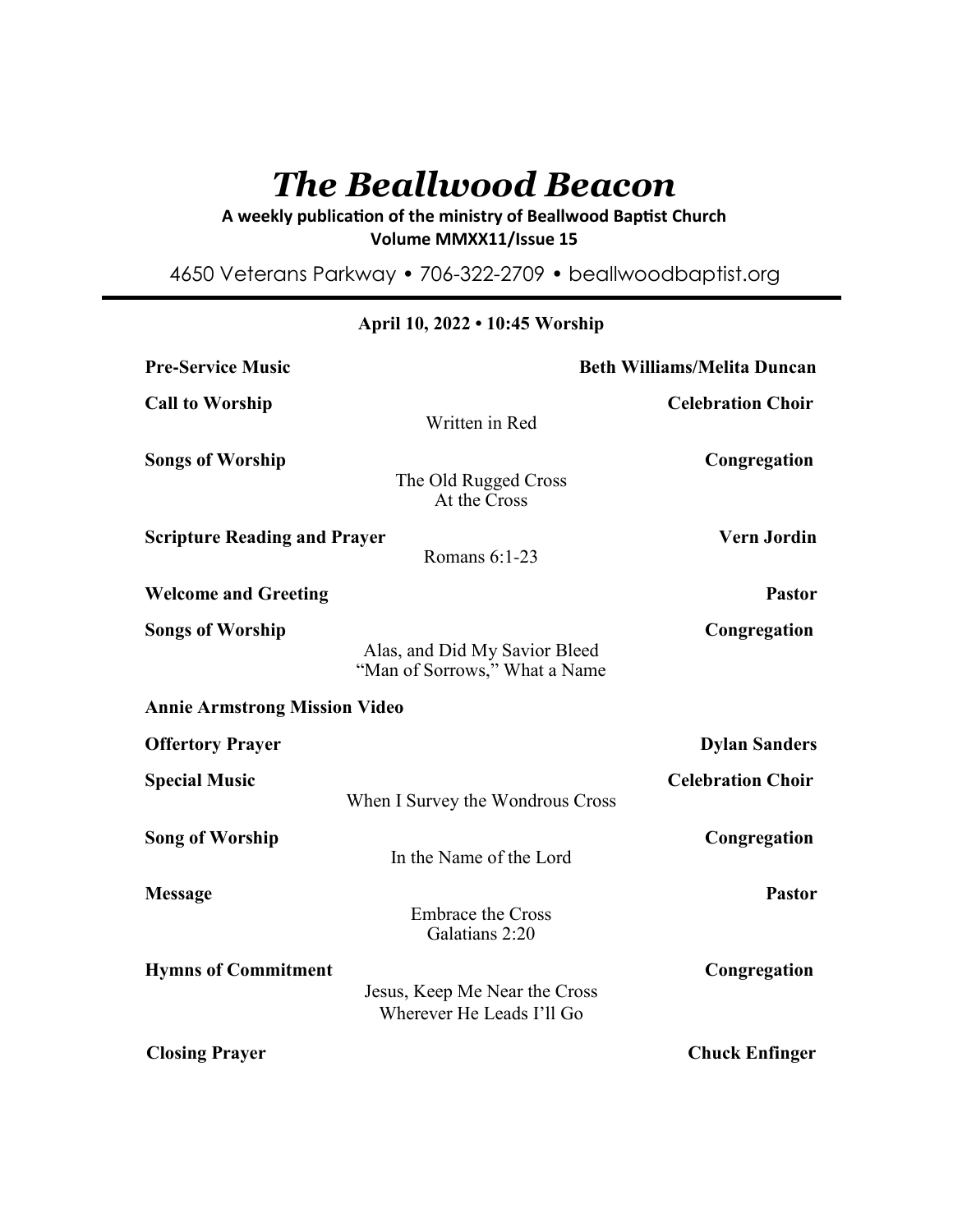#### **Ministerial Staff:**

**Billy F. Duncan** *Senior Pastor*  706-718-2260

#### **Dylan Sanders**

Associate Pastor Family/Student Ministry 706-773-5772

**Scott Bush**  Interim Music Minister

**Vern Jordin** *Minister to Sr. Adults 706-615-5212* 

> **Jason Chuong**  *Vietnamese Mission Pastor*

**Amy Miles** *Preschool/Children's Director* 

> **For the Record:**  April 3, 2022

#### **4/3/22 Bible Study**

SS Enrolled: 228 Attendance: 96 Visitors: 5

# **Financial Statistics**

2022 Monthly Budget Needs: \$52,536.66

April: General Offering: \$8,569.32

General Offering: April 3: \$8,569.32

2022 Giving to Capital Improvements Fund: \$975.00

# *From the Pastor's Heart*

 Resurrection Day is approaching! We anticipate a wonderful day on Sunday, April 17, as we plan for Easter. Every day there are signs that we are moving further and further away from the pandemic. The last two years have been a journey. My prayer is that we will have great attendance for both worship services and for Sunday School. May I again remind our church family that we will need to make reservations for the meal at 8:30. We also will be having the Lord's Supper at the 10:45 worship service. My mind is filled with the words of one of our great hymns: "He lives, He lives, Christ Jesus lives today, He walks with me and talks with me along life's narrow way." What a joy to know that Resurrection Day assures us of a living "Savior and Lord." He is not dead, but alive! May the Lord pour out His precious Spirit upon us anew as we look forward and move toward Easter.

 G.R.O.W. will begin on Monday evening, April 18, at 6:00 in the office complex. We need as many participants as possible that night for letter-writing, phone-calling, visiting, and praying. It has been several years since we have had G.R.O.W. This will be the first planned visitation event in more than two years in the life of our church because of the pandemic. We will have several contacts that need to be made, and we need your help. So please call the office and let Gayle know that you plan on participating in G.R.O.W. on the  $18<sup>th</sup>$  of April.

 The Lord has been gracious to use Beallwood in Mexico for more than fourteen years. We have built a partnership there that has strengthened the churches, helped pastors develop and be educated in their pastoral responsibilities, developed leaders, led people to the Lord, built furniture, and strengthened God's work in so many ways. This year will be our first attempt in returning for more than two years. We need a good representation of people to go this year. Things will be a bit different, but we have an opportunity to continue to build the kingdom of God. Please call the church office and make plans to go this year. We will have a Q/A time on Sunday, May 1, at 3:00 in the office complex for all who would be interested in going.

 May the Lord bless and keep you this day. May the Lord Jesus be exalted in our lives and fill us with a joy to serve Him. Jesus is Lord!

Brother Billy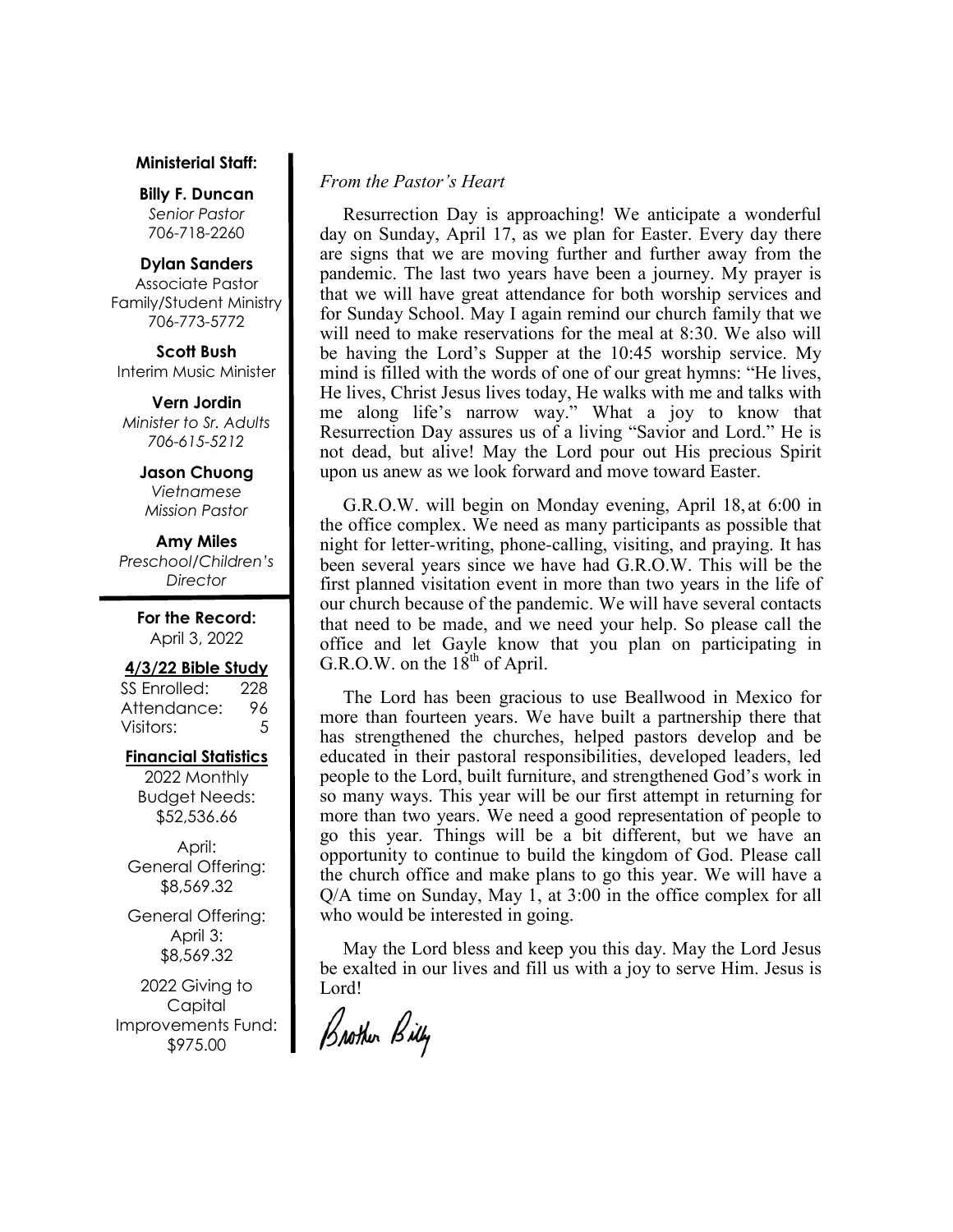# **Sunday, April 10 Schedule**

9:30 a.m. Bible Study

10:45 a.m. Morning Worship Livestreamed on facebook.com/ beallwoodbaptist, beallwoodbaptist.org/watch, or youtube.com/beallwoodbc.

5:00 p.m. Sunday Night Live/G.R.O.W. Training

#### **April 10 Beallwood in Action**

Deacon of the Week: Chuck Enfinger

S.S. Greeters: Tommy Miles, Tonia Williams

Ushers: Billy Killingsworth, Tommy Miles, Billy Nobles

> Sound/Media: Dylan Achtziger, Jimbo Williams

Childcare Babies/Toddlers: Amy Benson, Jenni Lee 3's-K: Josh Lee, Linda Smith

> Monday Counters: Teresa Farmer, Margie Pratt

## **Student Ministry**

Youth S.N.L., *Tonight,* 5:00 p.m.

Core Monday, April 11, 4:30 p.m. (office complex)

Youth Midweek Wednesday, April 13, 6:00 p.m.

## **Wednesday, April 13 Schedule**

6:00 p.m. Prayer Meeting, AWANA, Youth

Choir will not have rehearsal.

#### **Family Easter Celebration**

Saturday, April 16, 10:00 –11:30 a.m. (fellowship hall) Sign up in the main hallway or call Amy Miles (706-681-3658)

#### **2022 Altar Flowers Ministry**

Today the altar flowers are placed by Angie and Jeff Mills and Merrideth Orsini in loving memory of Peggy Strickland.

## **Easter Schedule**

Thursday, April 14 Office Closed in observance of Good Friday

Sunday, April 17 Sunrise Service, 7:30 a.m. Breakfast (by reservation), 8:30 a.m. Sunday School, 9:30 a.m. Worship, 10:45 a.m. No Evening Activities

#### **G.R.O.W. Visitation**

Monday, April 18, 6:00 p.m., (office complex)

**W.M.U.** Tuesday, April 19, 6:00 p.m., (office complex)

**V.B.S. Leadership** Monday, April 25, 5:30 p.m., (office complex)

#### **Senior Adult Ministry**

Day Trip, Thursday, April 28 Andersonville National Historic Site Depart: 8:45 a.m. Dutch-Treat Lunch at "Granny's Kitchen" See Margie Pratt or Connie Roberts to sign up.

## **Baby Shower**

Sunday, April 24, 2:00 p.m. In honor of Dylan and Rebecca Sanders and sweet baby "Joy". They are registered on Amazon.com

#### **READ GEORGIA**

Reading Tutors Needed for Allen Elementary Call Linda Rutland at 706-304-1128

#### **Annie Armstrong Mission Offering**

Our Goal: \$10,000 Given to Date: \$5,935